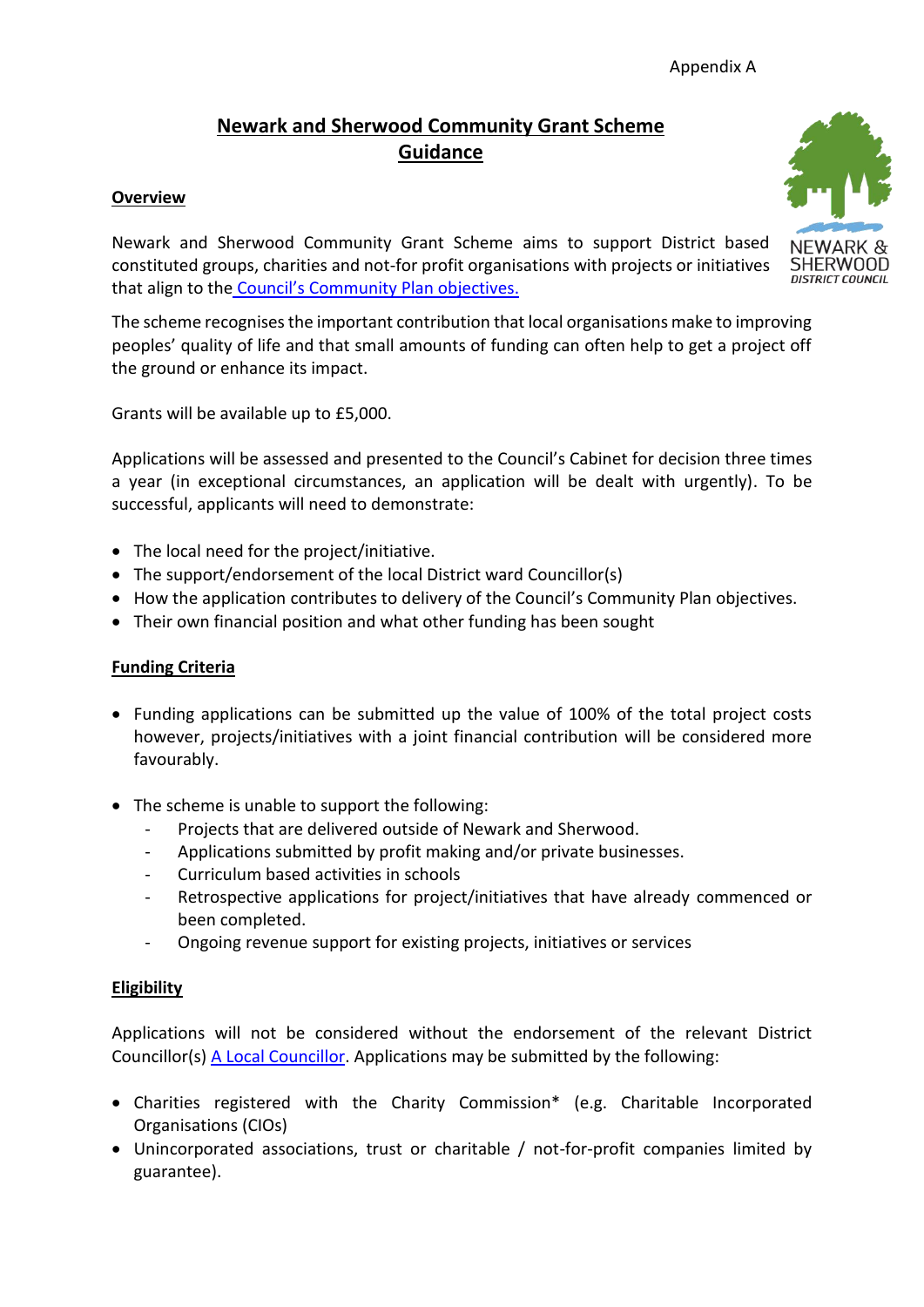- Constituted voluntary and community groups, societies and clubs.
- Parish and Town Councils

#### **Application Process**

The application form, submission deadline dates and further information can be found here: \* add link \*

All applications should be returned to [communityengagement@nsdc.info](mailto:communityengagement@nsdc.info) by the relevant deadline. A member of the Community Engagement Team will contact you to confirm receipt of your application and may request any outstanding documentation or supporting information to ensure your application can be submitted to Cabinet.

The Panel reserves the right to use a level of discretion in exceptional circumstances where deemed appropriate when considering requests for grant support to ensure opportunities are not missed.

#### **Equal opportunities**

Newark and Sherwood District Council always welcome applications from all sections of the community.

All groups and individuals who receive support will be expected to follow current equal opportunity policy and practice in relation to management, employment practices, service delivery and training provision, and not to engage in any discriminatory activity.

#### **Conditions of Grants**

- The applicant must obtain approval for any changes to the original project outline.
- In the event of a grant aided asset becoming surplus to requirements, this should be returned for reallocation or disposal.
- The applicant will agree to submit progress reports, as deemed appropriate, and a post event/project evaluation report. The frequency of the progress reports will be agreed between the applicant and the council.
- By accepting the award, the applicant agrees to comply with all statutory laws such as Town and Country Planning Legislation, Licensing Law etc as deemed necessary.
- The grant must be spent within 12 months of receipt, otherwise we may request any under spend to be returned or reallocated. Any requests for an extension to the grant period must be submitted in writing to us.
- Applications will only be considered when submitted via email, duly completed and signed and with any supporting documentation.
- If the project involves young people, the applicant may be required to attend additional training such as 'Safeguarding Children and Young People' as deemed appropriate and to comply with any reasonable requests to attend on-going training opportunities.
- Recipients agree to provide us with monitoring and evaluation information on request in order to measure the value and impact of the scheme.
- Publicity for funded projects will include the Council's logo.
- The district council and will be able to use details of the funded project for publicity on their websites and via their social media channels.